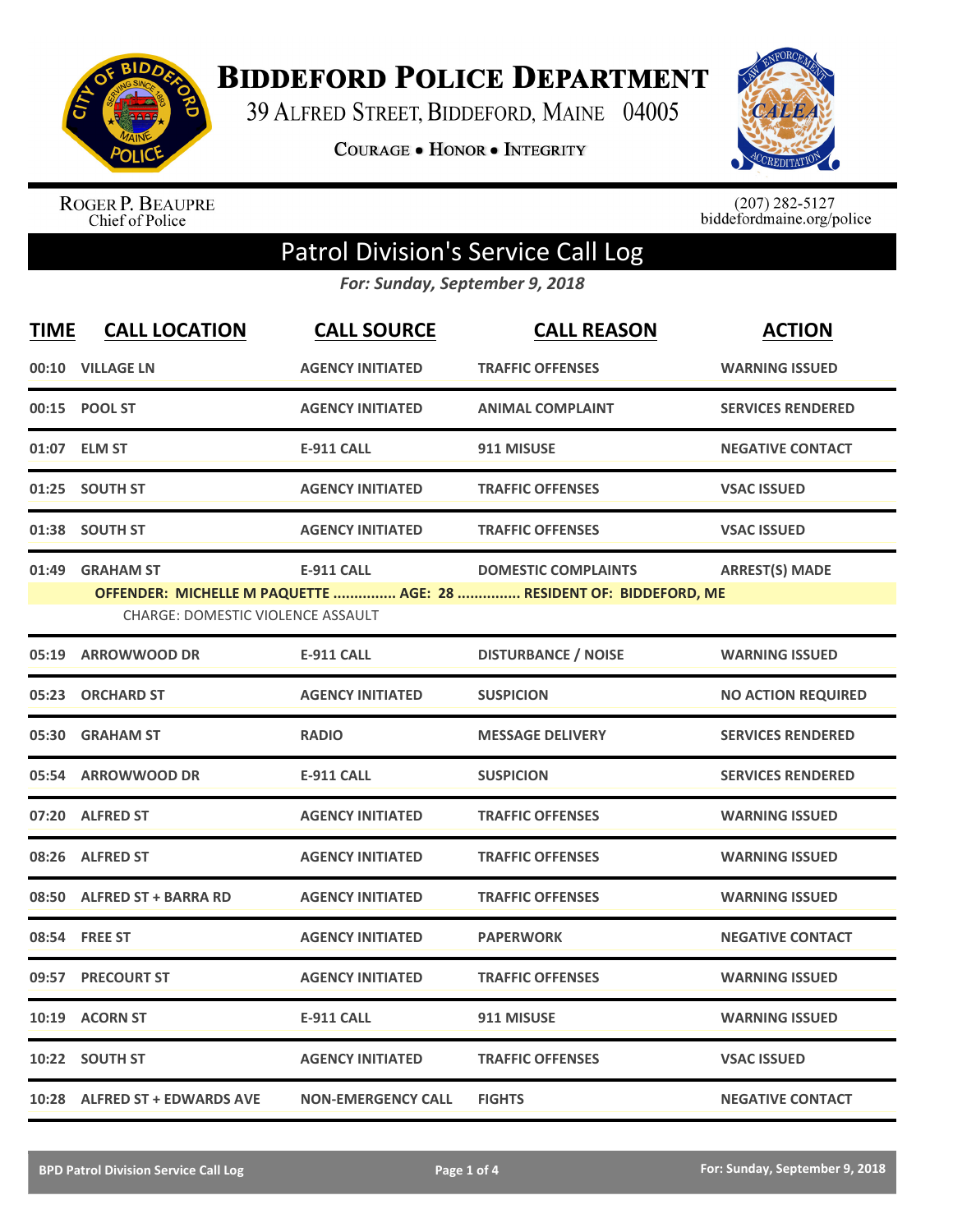| <b>TIME</b> | <b>CALL LOCATION</b>                                                        | <b>CALL SOURCE</b>        | <b>CALL REASON</b>                                                  | <b>ACTION</b>            |
|-------------|-----------------------------------------------------------------------------|---------------------------|---------------------------------------------------------------------|--------------------------|
|             | 10:41 ALFRED ST                                                             | <b>NON-EMERGENCY CALL</b> | <b>CRIM THREAT / TERRORIZING</b>                                    | <b>UNFOUNDED</b>         |
| 10:42       | <b>WASHINGTON ST</b>                                                        | <b>NON-EMERGENCY CALL</b> | <b>CRIMINAL MISCHIEF</b>                                            | <b>REPORT TAKEN</b>      |
|             | 10:54 MARINER WAY                                                           | <b>AGENCY INITIATED</b>   | <b>TRAFFIC OFFENSES</b>                                             | <b>WARNING ISSUED</b>    |
|             | 11:17 ELM ST                                                                | <b>NON-EMERGENCY CALL</b> | <b>SUSPICION</b>                                                    | <b>REPORT TAKEN</b>      |
|             | 11:22 SACO FALLS WAY                                                        | <b>WALK-IN AT STATION</b> | <b>HARASSMENT</b>                                                   | <b>REPORT TAKEN</b>      |
|             | 12:03 ALFRED ST                                                             | <b>WALK-IN AT STATION</b> | <b>COURT ORDERED CHECK IN</b>                                       | <b>SERVICES RENDERED</b> |
|             | 12:04 ELM ST                                                                | <b>AGENCY INITIATED</b>   | <b>TRAFFIC OFFENSES</b>                                             | <b>WARNING ISSUED</b>    |
| 12:24       | <b>MOUNTAIN RD + BOULDER WAY AGENCY INITIATED</b>                           |                           | <b>TRAFFIC OFFENSES</b>                                             | <b>WARNING ISSUED</b>    |
|             | 12:31 ALFRED ST                                                             | <b>NON-EMERGENCY CALL</b> | <b>DISABLED VEHICLE</b>                                             | <b>SERVICES RENDERED</b> |
|             | <b>13:02 MAIN ST</b>                                                        | <b>E-911 CALL</b>         | <b>DISTURBANCE / NOISE</b>                                          | <b>SERVICES RENDERED</b> |
|             | 13:32 ELM ST                                                                | <b>WALK-IN AT STATION</b> | <b>CIVIL COMPLAINT</b>                                              | <b>CIVIL COMPLAINT</b>   |
|             | 14:04 LANDRY ST + HILL ST                                                   | <b>AGENCY INITIATED</b>   | <b>TRAFFIC OFFENSES</b>                                             | <b>WARNING ISSUED</b>    |
|             | 14:33 HILL ST                                                               | <b>AGENCY INITIATED</b>   | <b>TRAFFIC OFFENSES</b>                                             | <b>WARNING ISSUED</b>    |
| 14:49       | <b>ORCHARD ST</b>                                                           | <b>NON-EMERGENCY CALL</b> | <b>SUSPICION</b>                                                    | <b>NEGATIVE CONTACT</b>  |
|             | <b>15:00 GERTRUDE AVE</b>                                                   | <b>NON-EMERGENCY CALL</b> | <b>SUSPICION</b>                                                    | <b>SERVICES RENDERED</b> |
|             | 15:07 ALFRED ST                                                             | <b>AGENCY INITIATED</b>   | <b>PAPERWORK</b>                                                    | <b>PAPERWORK SERVED</b>  |
|             | 15:08 BIDDEFORD GATEWAY CTR                                                 | <b>NON-EMERGENCY CALL</b> | <b>SHOPLIFTING</b>                                                  | <b>CITATION ISSUED</b>   |
|             | <b>15:18 MAIN ST</b>                                                        | <b>AGENCY INITIATED</b>   | <b>FOOT PATROL</b>                                                  | <b>NO VIOLATION</b>      |
|             | 15:41 ELM ST                                                                | <b>NON-EMERGENCY CALL</b> | <b>THEFT</b>                                                        | <b>REPORT TAKEN</b>      |
|             | 16:00 ORCHARD ST                                                            | <b>NON-EMERGENCY CALL</b> | <b>DISTURBANCE / NOISE</b>                                          | <b>GONE ON ARRIVAL</b>   |
|             | 16:05 ALFRED ST + BOULDER WAY                                               | <b>AGENCY INITIATED</b>   | <b>TRAFFIC OFFENSES</b>                                             | <b>WARNING ISSUED</b>    |
|             | 16:10 BIRCH ST                                                              | <b>E-911 CALL</b>         | <b>DOMESTIC COMPLAINTS</b>                                          | <b>ARREST(S) MADE</b>    |
|             | CHARGE: DOMESTIC VIOLENCE ASSAULT<br>CHARGE: VIOLATING CONDITION OF RELEASE |                           | OFFENDER: KATIE LYNN SKILLINGS  AGE: 21  RESIDENT OF: BIDDEFORD, ME |                          |
| 16:13       | <b>GRANITE ST</b>                                                           | <b>E-911 CALL</b>         | ATTEMPTED/THREATENED SUICIDE TRANSPORT TO HOSPITAL                  |                          |
|             | 16:22 HILLS BEACH RD                                                        | E-911 CALL                | 911 MISUSE                                                          | <b>WARNING ISSUED</b>    |
|             | 16:27 LINCOLN ST                                                            | E-911 CALL                | 911 MISUSE                                                          | <b>SERVICES RENDERED</b> |
|             |                                                                             |                           |                                                                     |                          |

**BPD Patrol Division Service Call Log Page 2 of 4 For: Sunday, September 9, 2018**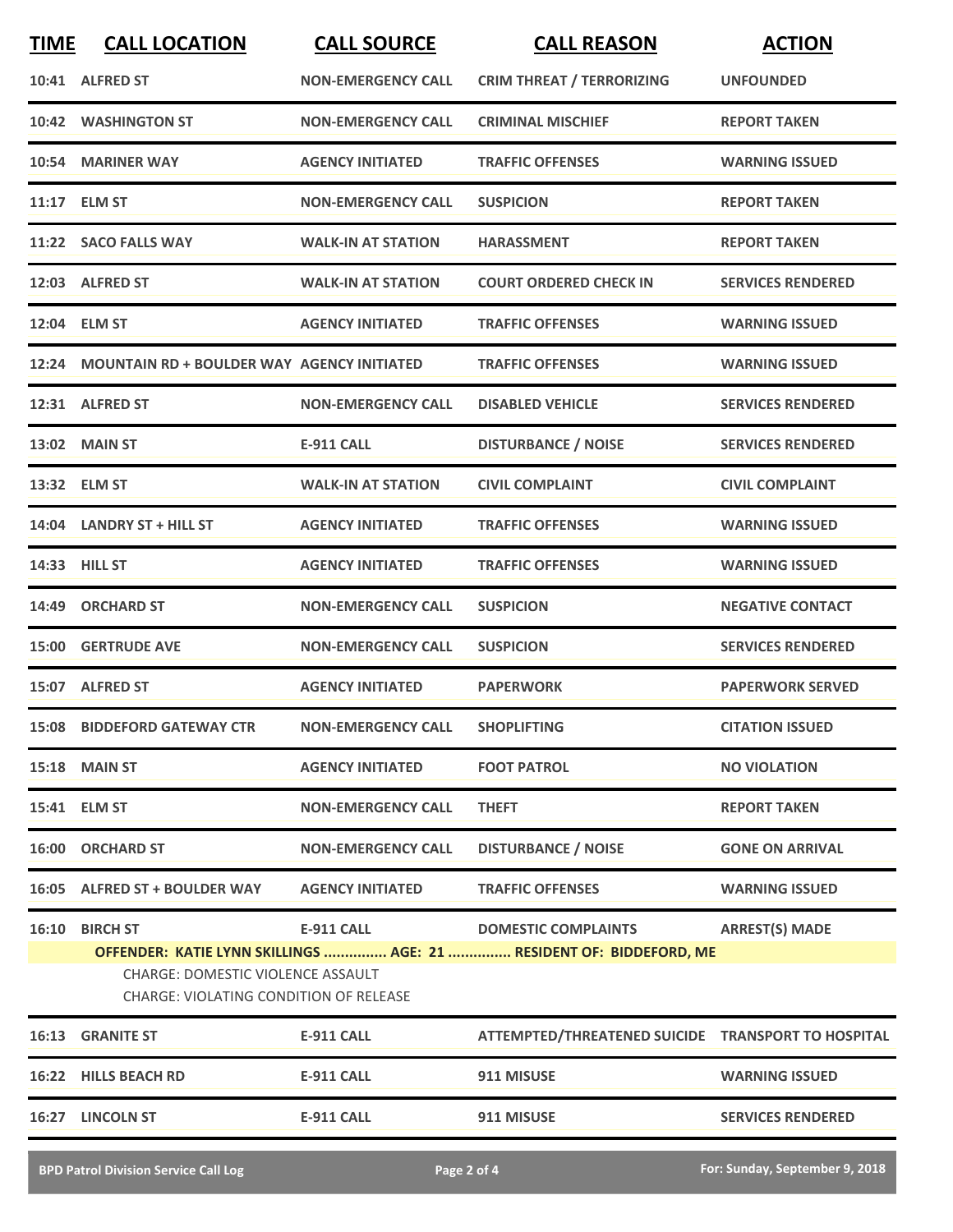| <b>TIME</b> | <b>CALL LOCATION</b>                                                                                    | <b>CALL SOURCE</b>                                                                | <b>CALL REASON</b>                                                                | <b>ACTION</b>                |
|-------------|---------------------------------------------------------------------------------------------------------|-----------------------------------------------------------------------------------|-----------------------------------------------------------------------------------|------------------------------|
|             | 16:37 GRAHAM ST                                                                                         | <b>NON-EMERGENCY CALL</b>                                                         | <b>SUSPICION</b>                                                                  | <b>BUILDING CHECK/SECURE</b> |
|             | 16:43 ALFRED ST + JEFFERSON ST                                                                          | <b>NON-EMERGENCY CALL</b>                                                         | <b>TRAFFIC SIGNAL PROBLEM</b>                                                     | <b>REFERRED OTHER AGENCY</b> |
|             | 16:47 SOUTH ST                                                                                          | <b>NON-EMERGENCY CALL</b>                                                         | <b>SUSPICION</b>                                                                  | <b>NO VIOLATION</b>          |
|             | 17:14 BIRCH ST                                                                                          | <b>NON-EMERGENCY CALL</b>                                                         | <b>ASSIST PD AGENCY</b>                                                           | <b>SERVICES RENDERED</b>     |
|             | 17:16 ALFRED ST                                                                                         | <b>WALK-IN AT STATION</b>                                                         | <b>CHECK WELFARE</b>                                                              | <b>SERVICES RENDERED</b>     |
|             | 17:23 FOSS ST + BACON ST                                                                                | <b>AGENCY INITIATED</b>                                                           | <b>CHECK WELFARE</b>                                                              | <b>TRANSPORT TO HOSPITAL</b> |
|             | 17:32 SUMMER ST                                                                                         | <b>NON-EMERGENCY CALL</b>                                                         | <b>SUSPICION</b>                                                                  | <b>NEGATIVE CONTACT</b>      |
|             | 18:26 HAVEY AVE                                                                                         | <b>NON-EMERGENCY CALL</b>                                                         | <b>ARTICLES LOST/FOUND</b>                                                        | <b>REFERRED OTHER AGENCY</b> |
|             | 18:42 ALFRED ST + GRAHAM ST                                                                             | <b>AGENCY INITIATED</b>                                                           | <b>DISABLED VEHICLE</b>                                                           | <b>SERVICES RENDERED</b>     |
|             | 18:51 ALFRED ST                                                                                         | <b>NON-EMERGENCY CALL</b>                                                         | <b>COURT ORDERED CHECK IN</b>                                                     | <b>SERVICES RENDERED</b>     |
|             | 19:04 BOULDER WAY                                                                                       | <b>NON-EMERGENCY CALL</b>                                                         | <b>ANIMAL COMPLAINT</b>                                                           | <b>SERVICES RENDERED</b>     |
|             | <b>19:09 MAIN ST</b>                                                                                    | <b>NON-EMERGENCY CALL</b>                                                         | <b>CHECK WELFARE</b>                                                              | <b>SERVICES RENDERED</b>     |
|             | 19:48 ALFRED ST + CLARK ST                                                                              | <b>AGENCY INITIATED</b>                                                           | <b>TRAFFIC OFFENSES</b>                                                           | <b>WARNING ISSUED</b>        |
|             | 19:54 CLEAVES ST                                                                                        | <b>WALK-IN AT STATION</b>                                                         | <b>CRIM THREAT / TERRORIZING</b>                                                  | <b>CIVIL COMPLAINT</b>       |
|             | 19:58 HILL ST                                                                                           | <b>E-911 CALL</b>                                                                 | <b>DOMESTIC COMPLAINTS</b>                                                        | <b>REPORT TAKEN</b>          |
|             | 20:30 GEORGE ST                                                                                         | E-911 CALL                                                                        | <b>CHECK WELFARE</b>                                                              | <b>REPORT TAKEN</b>          |
|             | 20:43 BACON ST + SULLIVAN ST                                                                            | <b>AGENCY INITIATED</b>                                                           | <b>FIREWORKS COMPLAINT</b>                                                        | <b>UNABLE TO LOCATE</b>      |
|             | 21:14 LINCOLN ST                                                                                        | <b>E-911 CALL</b>                                                                 | 911 MISUSE                                                                        | <b>NO ACTION REQUIRED</b>    |
|             | 21:21 ELM ST<br><b>CHARGE: VIOLATING CONDITION OF RELEASE</b><br>CHARGE: SALE/USE OF DRUG PARAPHERNALIA | <b>NON-EMERGENCY CALL</b><br><b>CHARGE: UNLAWFUL POSSESSION OF SCHEDULED DRUG</b> | <b>DRUG</b><br>OFFENDER: BRENT CHRIS DASHNOW  AGE: 28  RESIDENT OF: BIDDEFORD, ME | <b>ARREST(S) MADE</b>        |
|             | 21:39 BEACH HOUSE LN                                                                                    | <b>AGENCY INITIATED</b>                                                           | <b>SUSPICION</b>                                                                  | <b>NO VIOLATION</b>          |
|             | 21:43 ALFRED ST                                                                                         | <b>WALK-IN AT STATION</b>                                                         | <b>CIVIL COMPLAINT</b>                                                            | <b>SERVICES RENDERED</b>     |
|             | 22:07 ALFRED ST + BOULDER WAY                                                                           | <b>NON-EMERGENCY CALL</b>                                                         | <b>ROAD HAZARD</b>                                                                | <b>SERVICES RENDERED</b>     |
|             | 22:30 HARMONY LN                                                                                        | <b>NON-EMERGENCY CALL</b>                                                         | <b>CITIZEN ASSIST</b>                                                             | <b>NO TRANSPORT</b>          |
|             | 22:34 HARDING ST                                                                                        | <b>NON-EMERGENCY CALL</b>                                                         | <b>MENTAL ILLNESS CASES</b>                                                       | <b>REPORT TAKEN</b>          |